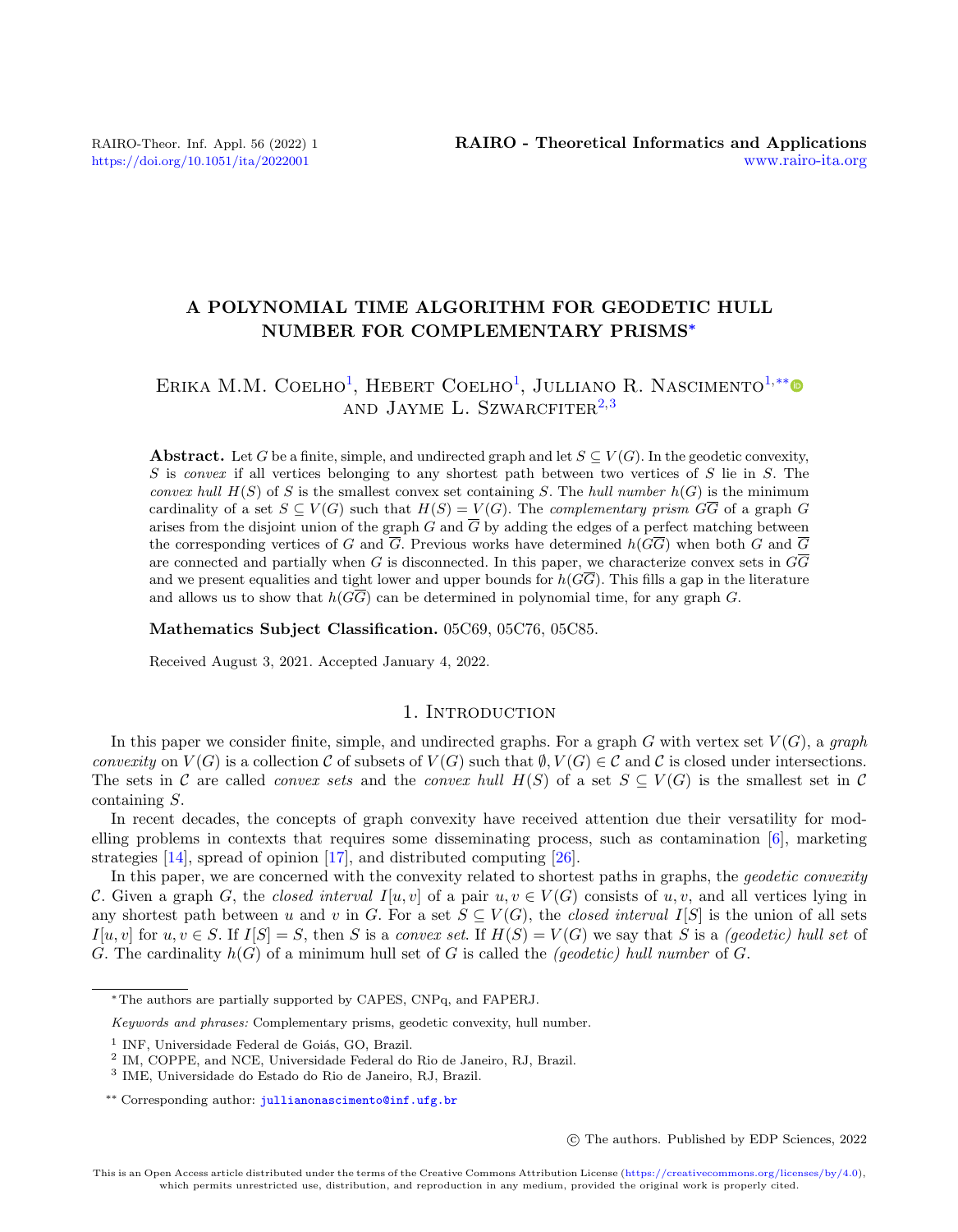#### 2 E.M.M. COELHO  $ETAL$

Given a graph G and an integer k, the problem of deciding whether  $h(G) \leq k$  is NP-complete for a general graph G, even if G is bipartite [\[3\]](#page-9-3), partial cube [\[2\]](#page-9-4), chordal [\[5\]](#page-9-5), or  $P_9$ -free [\[16\]](#page-9-6). On the other hand, such a parameter can be determined in polynomial time for unit interval graphs, cographs, split graphs [\[15\]](#page-9-7),  $(q, q - 4)$ -graphs [\[3\]](#page-9-3),  $\{paw, P_5\}$ -free graphs [\[4,](#page-9-8) [16\]](#page-9-6), and distance-hereditary graphs [\[24\]](#page-9-9). Coelho *et al.* [\[12\]](#page-9-10) provide additional references concerning the hull number, also in other graph convexities.

Let G be a graph and  $\overline{G}$  its complement. For a vertex  $v \in V(G)$  we denote  $\overline{v} \in V(\overline{G})$  as its corresponding vertex. For a set  $X \subseteq V(G)$ , we call  $\overline{X} = \{\overline{v} \in V(\overline{G}) : \overline{v} \text{ is corresponding to } v \in X\}$  the corresponding set of X in  $V(\overline{G})$ . The complementary prism  $G\overline{G}$  of G arises from the disjoint union of G and its complement  $\overline{G}$  by adding the edges of a perfect matching joining corresponding vertices of G and  $\overline{G}$  [\[23\]](#page-9-11). We say that a graph G is *autoconnected* if both G and  $\overline{G}$  are connected.

It is known that the hull number for complementary prisms  $G\overline{G}$  can be determined in polynomial time in the P<sub>3</sub>-convexity [\[18\]](#page-9-12). In fact, such parameter is equal to  $t + 1$  when G has  $t \ge 2$  connected components [18] and it is limited to 3 when G is autoconnected  $[7]$ . Related to the geodetic convexity, in 2018, a preliminary work on the hull number for complementary prisms  $G\overline{G}$  showed bounds when G is a tree, a disconnected graph or a cograph [\[11\]](#page-9-14). Later, Castonguay et al. [\[9\]](#page-9-15) study the hull number for complementary prisms  $G\overline{G}$  providing results for any autoconnected graph G.

A well-known subclass of autoconnected graphs is the class of selfcomplementary graphs, i.e., graphs that are isomorphic to their complements [\[20\]](#page-9-16). Moreover, there is a series of papers by Akiyama and Harary surveying the structure of graphs G such that both G and  $\overline{G}$  possess some property. The first of them [\[1\]](#page-9-17) exploit conditions to a graph to be autoconnected. Furthermore, some graph parameters has been studied for autoconnected graphs such as connected domination number [\[25\]](#page-9-18) and Nordhaus-Gaddum problems for diameter, girth, circumference and edge covering number [\[27\]](#page-10-1).

A split graph G is one whose vertex set admits a partition  $V(G) = C \cup I$  into a clique C and an independent set I. Particularly, when dealing with split graphs, Castonguay *et al.* [\[9\]](#page-9-15) use the following definitions.

<span id="page-1-0"></span>**Definition 1.1** (Castonguay *et al.* [\[9\]](#page-9-15)). Let  $G = (C \cup I, E)$  be a split graph. We define the component graph  $G'$  of G as

$$
G' = G \setminus E(G[C]) = \bigcup_{i=1}^{c(G')} G_i,
$$

in which  $c(G')$  denotes the number of connected components of  $G'$ .

Notice that in Definition [1.1,](#page-1-0) the graphs  $G_i$ , for every  $i \in \{1, ..., c(G')\}$ , are the connected components of  $G^{\prime}$ .

<span id="page-1-1"></span>**Definition 1.2** (Castonguay *et al.* [\[9\]](#page-9-15)). Let  $G = (C \cup I, E)$  be a split autoconnected graph. We define the set  $L(G_i)$  of a component  $G_i$  of  $G'$  as

$$
L(G_i) = V(G_i) \cup (V(\overline{G}_i) \cap \overline{C}),
$$

for every  $i \in \{1, \ldots, c(G')\}.$ 

In this work, we show that Definition [1.2](#page-1-1) can be easily adapted for disconnected split graphs. This allows us to prove the equality for the case that was not completely settled by  $[11]$ , which is the case G is a disconnected graph with exactly one nontrivial component H. Particularly, the bounds presented in [\[11\]](#page-9-14) for  $h(GG)$  in terms of  $h(H)$  can be far from sharpness (see a comparison in Rem. [3.14\)](#page-7-0). The bounds obtained in this paper are tight and the equalities generalize those in [\[11\]](#page-9-14).

Furthermore, we answer an open question left by [\[11\]](#page-9-14) regarding the complexity of the hull number decision problem for complementary prisms. By putting together the results presented in this paper and the ones by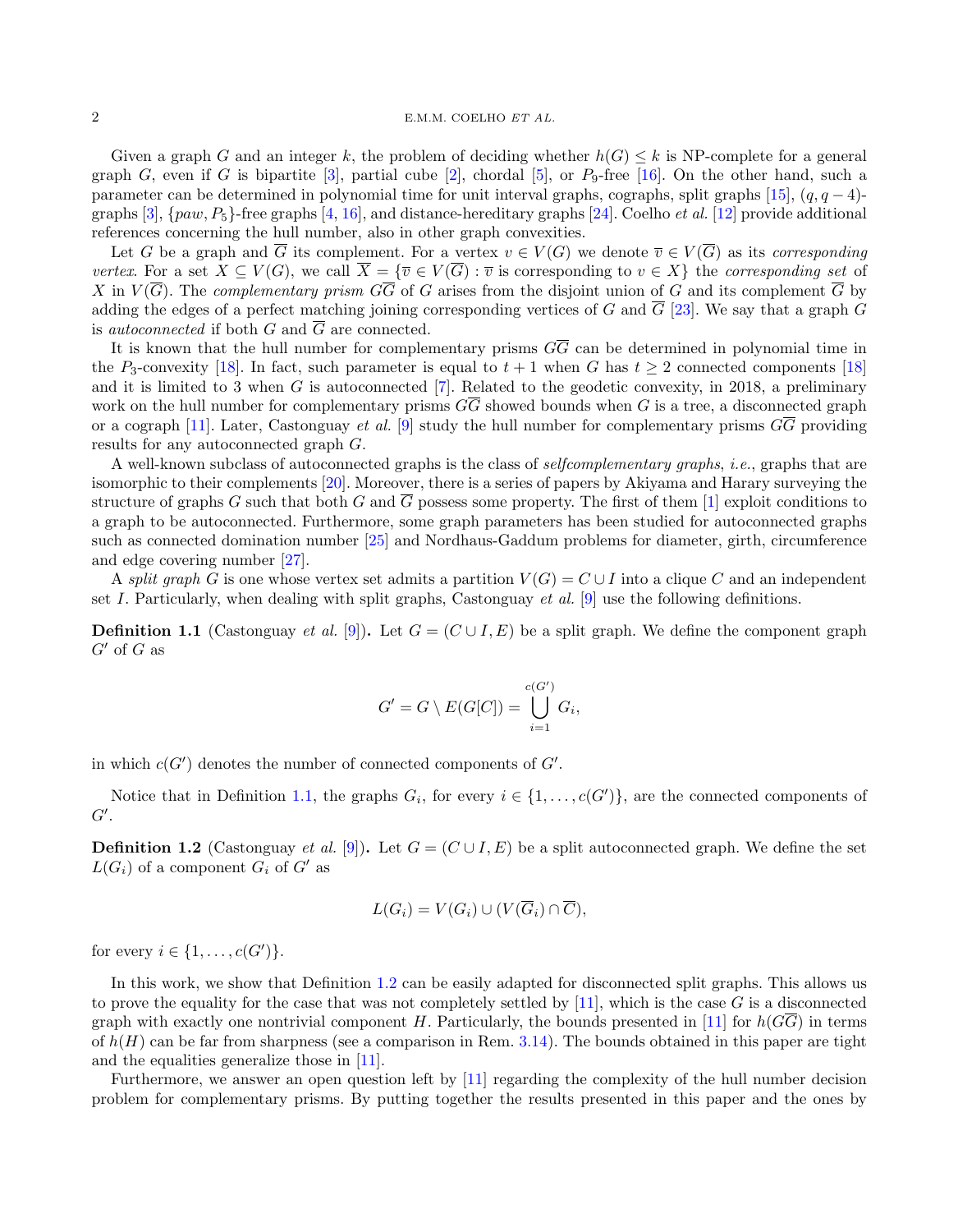Castonguay et al. [\[9\]](#page-9-15), we show how to determine the hull number of any complementary prism  $G\overline{G}$  in  $O(n^6)$ time, for  $n = |V(G\overline{G})|$ .

This paper is organized in more three sections. In Section [2](#page-2-0) we define the fundamental concepts. In Section [3](#page-2-1) we present our results. We close with some further remarks in Section [4.](#page-9-19)

## 2. Preliminaries

<span id="page-2-0"></span>Let G be a graph. We denote by  $N_G(v)(N_G(U))$  the *open neighborhood* of a vertex  $v \in V(G)$  (a set  $U \subseteq V(G)$ ), and by  $N_G[v]$  the closed neighborhood of  $v \in V(G)$ . A clique of a graph G is a subset of pairwise adjacent vertices in G. We say that v is a *simplicial* vertex of G if  $N_G[v]$  induces a clique. We denote by  $\sigma(G)$  the set of all simplicial vertices of a graph G. The set of positive integers  $\{1, \ldots, k\}$  is denoted by  $[k]$ .

We denote by  $d_G(u, v)$  the distance between  $u, v \in V(G)$ , by  $diam(G)$  the diameter of a graph G and by  $deg_G(u)$  the degree of a vertex  $u \in V(G)$ . A graph G is called *connected* if any two of its vertices are linked by a path in G. Otherwise, G is called *disconnected*. A maximal connected subgraph of G is called a *(connected)* component of G. A connected component G' of a graph G is trivial, if  $|V(G')|=1$ , and nontrivial otherwise.

Two graphs  $G = (V, E)$  and  $G' = (V', E')$  are isomorphic if and only if there is a bijection  $\varphi : V \to V'$  such that  $uv \in E$  if and only if  $\varphi(u)\varphi(v) \in E'$ , for every  $u, v \in V$ . We denote by  $G \simeq G'$ , if G and G' are isomorphic, and by  $G \not\simeq G'$ , otherwise.

Throughout this paper, if G is a split graph, we consider the partition of  $V(G) = C \cup I$  such that C is a maximum clique.

## 3. Computing the hull number

<span id="page-2-1"></span>We begin by enunciating three useful lemmas.

<span id="page-2-4"></span>**Lemma 3.1** (Everett and Seidman [\[19\]](#page-9-20)). For every hull set S of a graph G, S contains  $\sigma(G)$ .

<span id="page-2-5"></span>**Lemma 3.2** (Dourado et al. [\[15\]](#page-9-7)). Let G be a graph and S a proper and nonempty subset of  $V(G)$ . If  $V(G) \setminus S$ is convex then every hull set of  $G$  contains at least one vertex of  $S$ .

<span id="page-2-2"></span>**Lemma 3.3.** Let  $G\overline{G}$  be a complementary prism, for some graph G. If  $u \in \sigma(G)$  and  $\overline{u} \in \sigma(\overline{G})$ , then every hull set S of  $G\overline{G}$  intersects  $\{u,\overline{u}\}.$ 

*Proof.* Suppose, by contradiction, that there exists a hull set S of  $G\overline{G}$  such that  $S \cap \{u, \overline{u}\} = \emptyset$ .

Since S is a hull set of  $G\overline{G}$ , we have that  $u, \overline{u} \in H(S)$ . Let  $u \in I[x, y]$ , for  $x, y \in V(G) \setminus \{u\}$ . Since u is simplicial in G, we have that any  $(x, y)$ -path P which passes through u contain  $w, w' \in N_G(u)$ . Since  $u \in \sigma(G)$ ,  $ww' \in E(G)$ , then P is not a shortest path, a contradiction. Similarly, it is possible to show that  $\overline{u} \notin I[\overline{x}, \overline{y}]$ , for every  $\overline{x}, \overline{y} \in V(\overline{G}) \setminus {\overline{u}}$ . Then, we assume that  $u, \overline{u} \in I[x, \overline{y}]$ , for  $x \in V(G) \setminus {u}$  and  $\overline{y} \in V(\overline{G}) \setminus {\overline{u}}$ .

By definition of complementary prism, for every  $x, y \in V(G\overline{G}) \setminus \{u, \overline{u}\}\)$ , a  $(x, y)$ -path P containing  $u, \overline{u}$  has length at least 3. Clearly, since  $d_{\overline{GG}}(x, y) = 2$ , P is not a shortest path, a contradiction.  $\Box$ 

An alternative proof of Lemma [3.3](#page-2-2) appears in [\[11\]](#page-9-14).

Clearly, Lemma [3.3](#page-2-2) provides a lower bound for  $h(G\overline{G})$  that is the number of simplicial vertices  $u \in V(G)$ such that its corresponding vertex  $\bar{u}$  is simplicial in  $\bar{G}$ . Before we discuss our lower and upper bounds, we show two auxiliary propositions.

<span id="page-2-3"></span>**Proposition 3.4** (Castonguay et al. [\[9\]](#page-9-15)). Let G be a graph,  $S \subseteq V(G\overline{G})$ , and  $v_1 \ldots v_k$  be a path in G, for  $k \geq 2$ . If  $\{v_1, \overline{v}_2, \ldots, \overline{v}_k\} \subseteq H(S)$ , then  $v_k \in H(S)$ .

<span id="page-2-6"></span>**Proposition 3.5.** Let G be a graph and uxyv an induced  $P_4$  in G. If  $u, v \subseteq H(S)$ , then  $\{u, x, y, v, \bar{u}, \bar{x}, \bar{y}, \bar{v}\} \subseteq$  $H(S)$ .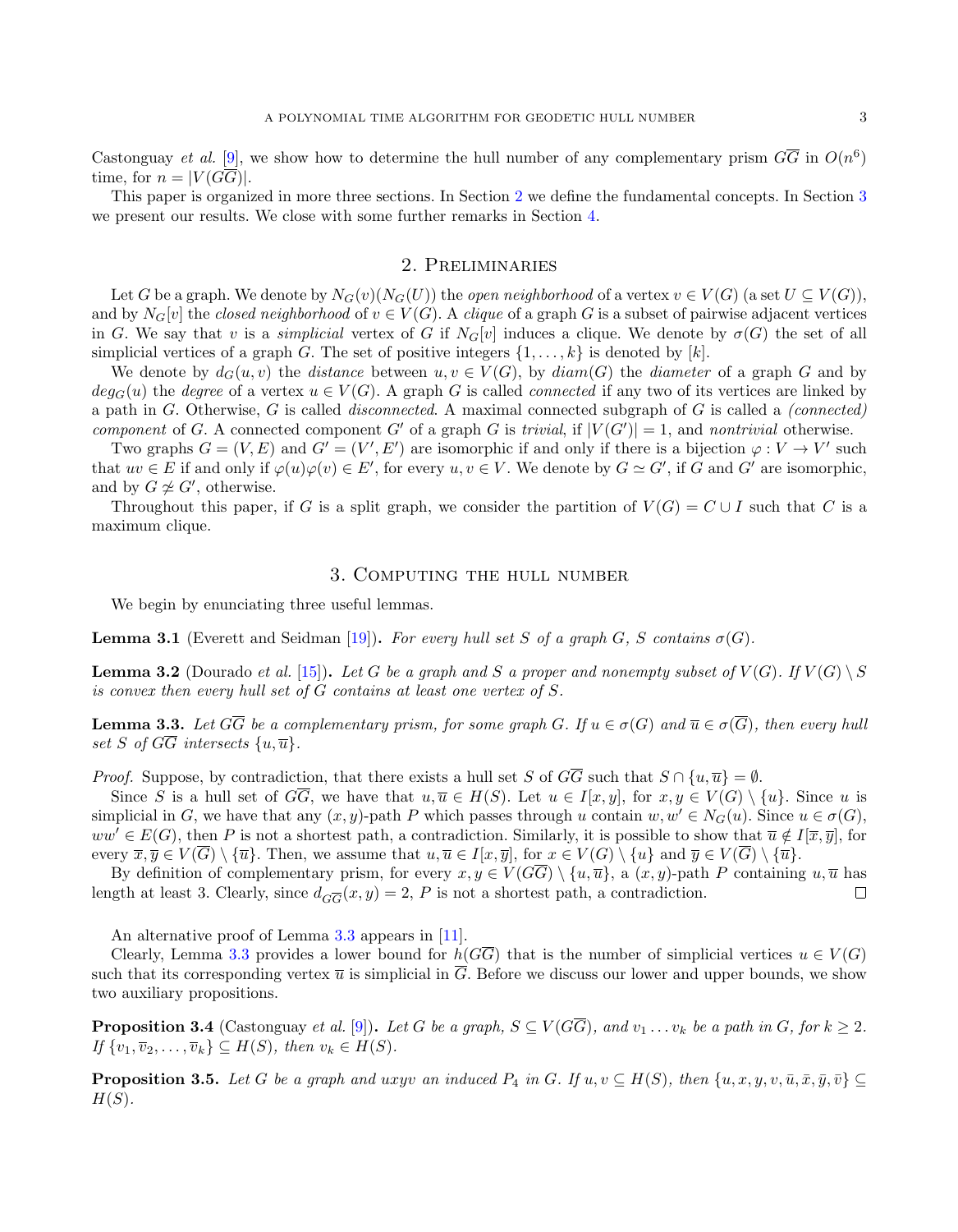#### 4 E.M.M. COELHO ET AL.

*Proof.* By definition of complementary prism and by hypothesis, respectively,  $u\bar{u}\bar{v}v$  and uxyv are shortest paths between u and v. Then  $u, x, y, v, \overline{u}, \overline{v} \in I[u, v]$ . Since  $uy, vx \notin E(G)$ , we have that  $\overline{u}\overline{y}, \overline{v}\overline{x} \in E(\overline{G})$ . Consequently  $\overline{x} \in I[x, \overline{v}], \overline{y} \in I[y, \overline{u}],$  and the conclusion follows.  $\Box$ 

Similarly as done in [\[9\]](#page-9-15) for autoconnected graphs  $G$ , our results are divided considering  $G$  a split graph or not. But here we are concerned with disconnected graphs G. Since either G or  $\overline{G}$  is connected, we assume from now that G is a disconnected graph.

#### 3.1. Nonsplit graphs

We show in this section our results for nonsplit disconnected graphs.

<span id="page-3-0"></span>**Theorem 3.6.** Let G be a nonsplit graph with  $t > 2$  connected components. Then  $t + 1 \leq h(G\overline{G}) \leq t + 2$ .

*Proof.* Let G be a nonsplit graph with connected components  $G_1, \ldots, G_t$ , for some  $t \geq 2$ , and S a hull set of  $\overline{GG}$ . Since G is disconnected, then, for every pair  $\bar{u}, \bar{v} \in V(\overline{G})$ ,  $d_{G\overline{G}}(\bar{u}, \bar{v}) \leq 2$ . This implies that, for every shortest  $(\bar{u}, \bar{v})$ -path P,  $P \cap V(G) = \emptyset$ . Thus, if  $S \cap V(G_i) = \emptyset$ , for some  $i \in [t]$ , then  $H(S) \cap V(G_i) = \emptyset$ , which implies that  $h(G\overline{G}) \geq t$ . We show that  $h(G\overline{G}) \geq t+1$ .

Let S be a hull set of  $G\overline{G}$  such that  $|S \cap V(G_i)| = 1$ , for every  $i \in [t]$ . Since  $G \not\simeq \overline{K}_t$ , there exists  $i \in [t]$  such that  $|V(G_i)| \geq 2$ . It is clear that  $H(S) = S \cup \overline{S}$ , then S is not a hull set of  $G\overline{G}$ . Hence,  $h(G\overline{G}) \geq t+1$ .

For the upper bound, we show hull sets of  $G\overline{G}$  of order  $t + 1$  and  $t + 2$ . Since G is a nonsplit graph, we consider that G has a  $C_4$ ,  $C_5$  or a  $2K_2$  as an induced subgraph [\[21\]](#page-9-21).

For every  $i \in [t]$ , we denote  $V(G_i) = \{v_1^i, \ldots, v_{|V(G_i)|}^i\}$ . Let  $F \in \{C_4, C_5, 2K_2\}$  be an induced subgraph of G. It is clear that, if  $F \in \{C_4, C_5\}$ , then  $F \subseteq G_i$ , for some  $i \in [t]$ . Otherwise,  $F \simeq 2K_2$  implies two cases, either  $F \subseteq G_i$  or  $(V(F) \cap V(G_i) \neq \emptyset$  and  $V(F) \cap V(G_j) \neq \emptyset$ , for some  $i, j \in [t]$ . Thus, w.l.o.g., we assume that  $F \subseteq G_1 \cup G_2$ , and we distinguish two cases:  $F \subseteq G_1$  and  $(V(F) \cap V(G_1) \neq \emptyset$  and  $V(F) \cap V(G_2) \neq \emptyset$ . Let  $x, y, z \in V(F)$  such that  $xy \in E(F)$  and  $yz \notin E(F)$ . We define  $S_1 = \{x, y, z, v_1^2, \ldots, v_1^t\}$  for the former and  $S_2 = \{x, y, z = v_1^2, v_1^3, \dots, v_1^t\}$  for the latter. Notice that  $|S_1| = t + 2$  and  $|S_2| = t + 1$ . We show that  $S \in \{S_1, S_2\}$ is a hull set of  $G\overline{G}$ , by proving first that  $V(F) \cup V(\overline{F}) \subseteq H(S)$ .

Since,  $\bar{u}, \bar{v}_1^t$  lie in a shortest  $(u, v_1^t)$ -path, for every  $v \in S \setminus \{v_1^t\}$ , we have that  $\bar{S} \subseteq I[S]$ . If  $V(F) = \{x, y, z, w\}$ induces a  $C_4$  (resp.  $\{x, y, z, w_1, w_2\}$  induces a  $C_5$ ) in G, then  $w \in I[\{x, y, z\}]$  (resp.  $w_1, w_2 \in I[\{x, y, z\}]$ ). Consequently,  $\bar{w} \in I[w, v_1^t]$  (resp.  $\bar{w}_1, \bar{w}_2 \in I[\{w_1, w_2, v_1^t\}])$ . Otherwise, if  $V(F) = \{x, y, z, w\}$  induces a  $2K_2$ in G, let  $wz \in E(F)$ . Recall that  $wx, wy \notin E(F)$ , then  $\bar{w} \in I[\bar{x}, \bar{y}]$ . This implies that  $w \in I[\bar{w}, z]$ . Hence  $V(F) \cup V(\overline{F}) \subseteq H(S).$ 

Since  $\bar{x}, \bar{y} \in H(S) \cap V(G_1)$ , and  $\bar{x}\bar{y} \notin E(\overline{G})$ , we have that  $\bigcup_{i=2}^{t} V(\overline{G}_i) \subseteq I[\bar{x}, \bar{y}]$ . Next, we show that  $V(\overline{G}_1) \subseteq$  $H(S)$ . If  $F \simeq 2K_2$ , as defined  $w, z \in V(G_2)$  it is clear that  $V(G_1) \subseteq I[\bar{w}, \bar{z}]$ . Otherwise,  $F \subseteq G_1$ , we let  $A \cup B$ be a partition of  $V(G_1) \setminus V(F)$ , defined as follows.

Let  $A = \{a \in V(G_1) \setminus V(F) : \exists v, v' \in N_F(a) \text{ with } vv' \notin E(F)\}\$ and  $B = V(G_1) \setminus (V(F) \cup A)$ . Trivially, it follows from the definition that  $A \subseteq I[V(F)]$ . Consequently  $\overline{A} \subseteq I[A \cup \{v_1^t\}]$ . Remains to show that  $B \cup \overline{B} \subseteq$  $H(S)$ .

By definitions of B and F, every  $b \in B$  is such that  $N_F(b)$  induces a  $K_2, K_1$  or  $N_F(b) = \emptyset$ . This implies that there exist two non-adjacent vertices  $\bar{u}, \bar{u}' \in N_{\overline{F}}(\bar{b})$ . Then  $\bar{b} \in I[\bar{u}, \bar{u}']$  and consequently  $\overline{B} \subseteq H(S)$ . Since  $G_1$  is connected and  $V(G_1) \cap H(S) \neq \emptyset$ , Proposition [3.4](#page-2-3) implies that  $B \subseteq H(S)$ . Hence  $V(G\overline{G}) \subseteq H(S)$ . Recall that  $t+1 \leq |S| \leq t+2$ , as desired.  $\Box$ 

We remark that the bounds  $t + 1 \leq h(G\overline{G}) \leq t + 2$  of Theorem [3.6](#page-3-0) are tight. For instance, if G has at least two non-trivial components, then  $h(G\overline{G}) = t + 1$ ; and if G has exactly one non-trivial component  $G_1$ that is a butterfly graph  $(i.e., V(G_1) = \{v_1, \ldots, v_5\}$ , and  $E(G_1) = \{v_1v_2, v_3v_4\} \cup \{v_iv_5 : 1 \le i \le 4\}$ , we have  $h(G\overline{G}) = t + 2$ . See examples of graphs satisfying those three bounds on Figure [1.](#page-4-0) The black vertices represent a hull set of each complementary prism.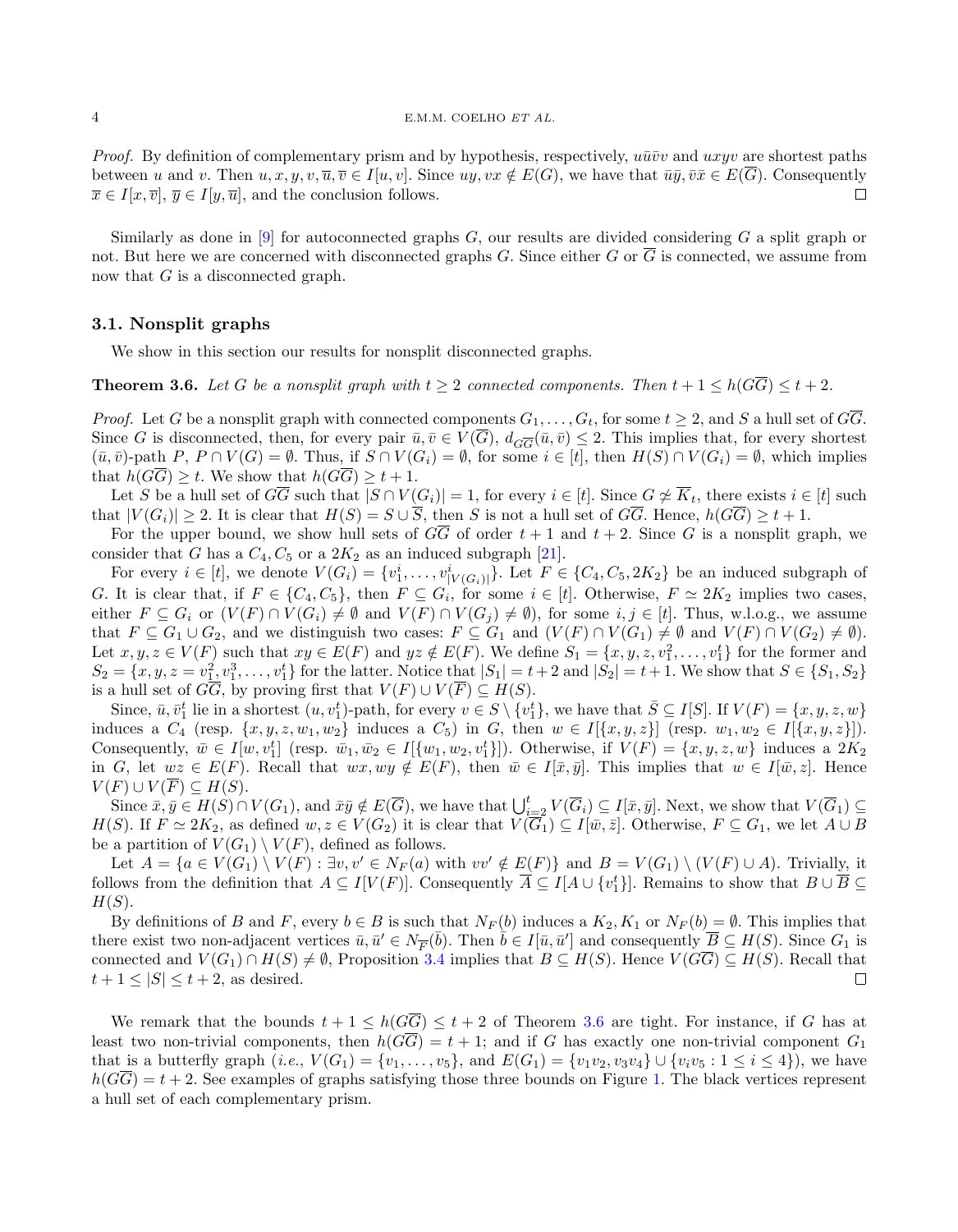

<span id="page-4-0"></span>Figure 1. Graphs for the bounds of Theorem [3.6.](#page-3-0)

# 3.2. Split graphs

We show in this section our results for split disconnected graphs. For a graph G it is known that  $G\overline{G}$  is isomporphic to  $\overline{G}G$ . Then, the next result implies the the hull number for complementary prisms of complete graphs.

<span id="page-4-3"></span>**Proposition 3.7.** Let G be a split graph with  $t \geq 2$  connected components. If  $G \simeq \overline{K}_t$ , then  $h(G\overline{G}) = t$ .

*Proof.* Since  $V(G) = \sigma(\overline{G})$ , Lemma [3.1](#page-2-4) implies that  $h(\overline{G}) \geq t$ . Clearly,  $I[V(G)] = H(V(G)) = V(\overline{G})$  and the conclusion follows.  $\Box$ 

Let G be a disconnected split graph, such that  $G \not\cong \overline{K}_t$ . Since G is a split graph, we know that  $2K_2$  is not an induced subgraph of  $G$ . Then, we assume in this section that  $G$  has exactly one nontrivial component and at least one trivial component.

We proceed similarly as done in the work by Castonguay *et al.* [\[9\]](#page-9-15) using the following definition and auxiliary result to characterize some convex sets in complementary prisms. For the next, recall Definition 1.1 which expresses how to obtain the component graph.

<span id="page-4-1"></span>**Definition 3.8.** Let  $G = (C \cup I, E)$  be a split disconnected graph with exactly one nontrivial component H. We define the set  $L(H_i)$  of a component  $H_i$  of  $H'$  as

$$
L(H_i) = V(H_i) \cup (V(\overline{H}_i) \cap \overline{C}),
$$

for every  $i \in [c(H')]$ .

<span id="page-4-2"></span>**Lemma 3.9.** Let  $G = (C \cup I, E)$  be a split disconnected graph with exactly one nontrivial component H. It holds that  $V(G\overline{G}) \setminus L(H_i)$  is convex in  $G\overline{G}$ , for every  $i \in [c(H')].$ 

Proof. Let G be a split disconnected graph obtained from the disjoint union of a nontrivial split connected graph H and a graph  $U \simeq tK_1$ . Let  $i \in [c(H')]$ . To show that  $V(G\overline{G}) \setminus L(H_i)$  is convex in  $G\overline{G}$ , we show that  $I[u, v] \cap L(H_i) = \emptyset$ , for every  $u, v \in V(G\overline{G}) \setminus L(H_i)$ . We divide the proof in four cases, considering the possibilities of  $u, v \in V(U\overline{U})$  and  $u, v \in V(H\overline{H})$ :

(1)  $u, v \in V(U)$  or  $u \in V(U), v \in V(H) \setminus L(H_i);$ (2)  $u \in V(G) \setminus L(H_i), v \in V(\overline{G}) \setminus L(H_i);$ (3)  $u, v \in V(G) \setminus L(H_i);$  $(4)$   $u, v \in V(H)$ .

Trivially, if  $uv \in E(G\overline{G})$ , then  $I[u, v] = \{u, v\}$ . Given that  $u, v \notin L(H_i)$ , clearly  $I[u, v] = \{u, v\} \cap L(H_i) = \emptyset$ . So, we assume that  $uv \notin E(G\overline{G})$ .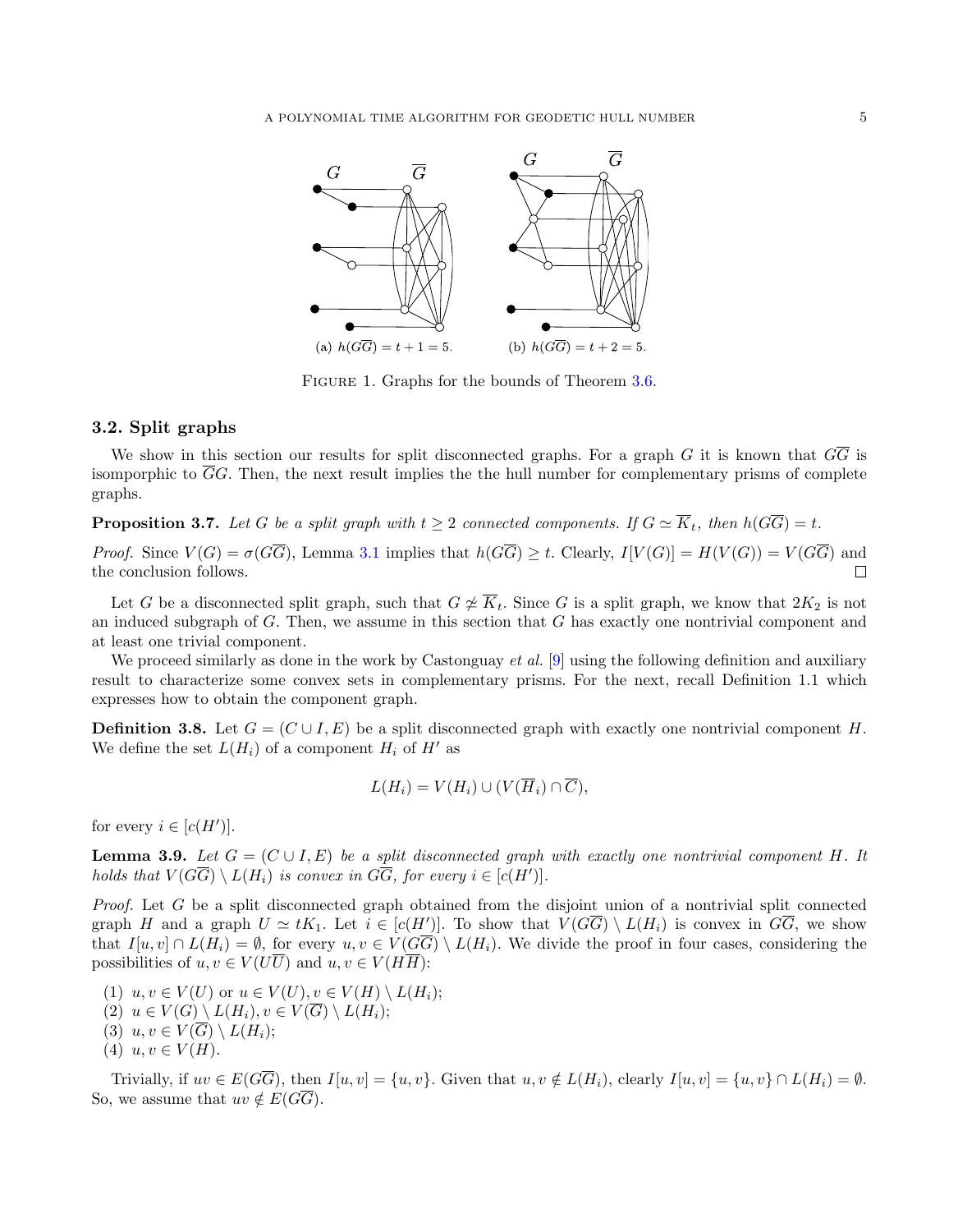**Case 1.** Let  $u, v \in V(U)$  or  $u \in V(U)$  and  $v \in V(H) \setminus L(H_i)$ .

Since  $u\bar{u}\bar{v}v$  is the only shortest path between u and v, we have that  $I[u, v] = \{u, v, \bar{u}, \bar{v}\}\.$  Notice that  $\bar{w} \in$  $V(\overline{H}_i) \cap \overline{C}$  if and only if  $w \in V(H_i) \cap C$ . Then, given that  $u, v \notin V(H_i) \cap C$ ,  $(V(\overline{H}_i) \cap \overline{C}) \cap I[u, v] = \emptyset$ .

**Case 2.** Let  $u \in V(G) \setminus L(H_i)$  and  $v \in V(\overline{G}) \setminus L(H_i)$ .

Notice that  $I[u, v] = \{u, v\}$ , if  $v = \bar{u}$ , or  $I[u, v] = \{u, v, \bar{u}\}$ , otherwise. Since  $u \notin L(H_i)$ , then  $\bar{u} \notin L(H_i)$ , which implies that  $\{u, v, \bar{u}\} \cap L(H_i) = \emptyset$ .

**Case 3.** Let  $\bar{u}, \bar{v} \in V(\overline{G}) \setminus L(H_i)$ .

Since  $\bar{u}\bar{v} \notin E(\overline{G})$ , we have that  $\bar{u}, \bar{v} \in V(\overline{H})$  and  $N_{\overline{G}}(\bar{u}) \cap N_{\overline{G}}(\bar{v}) \subseteq I[\bar{u}, \bar{v}]$ . We show that  $(N_{\overline{G}}(\bar{u}) \cap N_{\overline{G}}(\bar{v})) \cap$  $(V(\overline{H}_i) \cap \overline{C}) = \emptyset.$ 

Let  $\overline{w} \in V(\overline{H}_i) \cap \overline{C}$ . Recall that H is split and  $uv \in E(H)$ , then  $|\{u, v\} \cap C| \ge 1$ . Since  $w \in C$ , we have that w is not adjacent to both  $\bar{u}$  and  $\bar{v}$ , then  $w \notin I[\bar{u}, \bar{v}]$ . Consequently,  $(N_{\overline{G}}(\bar{u}) \cap N_{\overline{G}}(\bar{v})) \cap (V(\overline{H}_i) \cap \overline{C}) = \emptyset$  and  $I[\bar{u}, \bar{v}] \cap L(H_i) = \emptyset.$ 

Case 4. Let  $u, v \in V(H)$ .

First, if  $d_H(u, v) = 2$ , then  $I[u, v] = N_H(u) \cap N_H(v)$ . We show that  $(N_H(u) \cap N_H(v)) \cap V(H_i) = \emptyset$ . By contradiction, suppose that there exists  $w \in (N_H(u) \cap N_H(v)) \cap V(H_i)$ . We know that  $w \in C$  and w has a neighbor  $x \in \{u, v\}$  such that  $x \in I$ . Since  $w \in V(H_i) \cap C$ , by Definition [3.8,](#page-4-1) we have that  $x \in V(H_i)$ , a contradiction.

Now, consider  $d_H(u, v) = 3$ . Then  $I[u, v] = \{u, v, \bar{u}, \bar{v}\} \cup (N_H(u) \cup N_H(v))$ . Since  $u, v \in I$  and  $u, v \notin L(H_i)$ , we know that  $\{\bar{u}, \bar{v}\} \cap L(H_i) = \emptyset$ . Finally, with a similar argument to the one presented in previous paragraph, we conclude that  $(N_H(u) \cup N_H(v)) \cap V(H_i) = \emptyset$ .  $\Box$ 

Lemma [3.9](#page-4-2) provides a lower bound for  $h(G\overline{G})$ , presented in Theorem [3.10.](#page-5-0)

<span id="page-5-0"></span>**Theorem 3.10.** Let G be a split graph with exactly one nontrivial component H and  $t \geq 1$  trivial components. Then  $h(G\overline{G}) \geq c(H') + t$ .

*Proof.* By Lemma [3.9,](#page-4-2)  $V(G\overline{G}) \setminus L(H_i)$ , for every  $i \in [c(G')]$ , is a convex set. Thus, Lemma [3.2](#page-2-5) implies that every hull set of  $G\overline{G}$  must contain at least one vertex from  $L(H_i)$ , for every  $i \in [c(G')]$ . Since  $V(H_i) \cap V(H_j) = \emptyset$ , for all  $i, j \in [c(G')], i \neq j$ , each vertex  $v \in V(H)$  intersects exactly one  $L(H_i)$ . This implies that  $h(G\overline{G}) \geq c(G')$ .

We know that each vertex  $u \in V(G) \setminus V(H)$  is simplicial in  $G\overline{G}$ . Then Lemma [3.1](#page-2-4) implies that a hull set of  $G\overline{G}$  contains u, for every  $u \in V(G) \setminus V(H)$ . Since  $(V(G) \setminus V(H)) \cap V(H) = \emptyset$ , this yields the bound  $h(G\overline{G})\geq c(H')+t.$  $\Box$ 

For the upper bounds, we present next our results. For a split graph H, we let  $c_{nt}(H')$  and  $c_{t}(H')$  denote, respectively, the number of nontrivial and trivial components of its component graph  $H'$ .

<span id="page-5-1"></span>**Theorem 3.11.** Let  $G = (C \cup I, E)$  be a split graph with exactly one nontrivial component H and  $t \ge 1$  trivial components. If  $\max\{c_{\text{nt}}(H'), c_{\text{t}}(H')\} \geq 2$ , then  $h(G\overline{G}) \leq c(H') + t$ .

Proof. Let G be a split disconnected graph obtained from the disjoint union of a nontrivial split connected graph H and a graph  $U \simeq tK_1$ , with  $V(U) = \{u_1, \ldots, u_t\}$ . Let  $\mathfrak{I}_t = \{i \in [c(H')] : |V(H_i)| = 1\}$ ,  $\mathfrak{I}_{nt} = [c(H')] \setminus \mathfrak{I}_t$ , and  $S = \{v_j \in V(H_j) \cap C : j \in \mathfrak{I}_t\} \cup \{v_k \in V(H_k) \cap I : k \in \mathfrak{I}_{nt}\} \cup V(U)$ . Notice that  $|S| = |\mathfrak{I}_t| + |\mathfrak{I}_{nt}| + t = c(H') + t$ . We show that  $H(S) = V(G\overline{G}).$ 

Firstly, since  $\bar{u}_i$  and  $\bar{v}_j$  lie in a shortest  $(u_i, v_j)$ -path, for every  $i \in [t], j \in [c(H')],$  we have that  $\overline{S} \subseteq I[S].$ Next, we show that  $I \subseteq H(S)$ , considering either  $|\mathfrak{I}_{\mathsf{nt}}| \geq 2$  or  $|\mathfrak{I}_{\mathsf{t}}| \geq 2$ , separately.

If  $|\mathfrak{I}_{\mathsf{nt}}| \geq 2$ , we let  $i, j \in \mathfrak{I}_{\mathsf{nt}}, i \neq j$ . Since  $v_ixyv_j$  induces a  $P_4$  in H, for every  $x \in N_H(v_i), y \in N_H(v_j)$ , by applying Proposition [3.5](#page-2-6) we have that  $N_H[\{v_i, v_j\}] \cup N_H[\{v_i, v_j\}] \subseteq H(S)$ . Since  $N_H[v_i] \cap (V(H_k) \cap I) = \emptyset$ , for every  $k \in \mathfrak{I}_{\mathrm{nt}} \setminus \{i\}$ , we have that  $V(H_k) \cap I \subseteq I[N_H[v_i]]$ . Similarly, since  $N_H[v_j] \cap (V(H_\ell) \cap I) = \emptyset$ , for every  $\ell \in \mathfrak{I}_{\mathrm{nt}} \setminus \{j\}$ , we have that  $\overline{V(H_{\ell}) \cap I} \subseteq I[\overline{N_H[v_j]}]$ . So, it follows that  $\overline{I} \subseteq H(S)$ .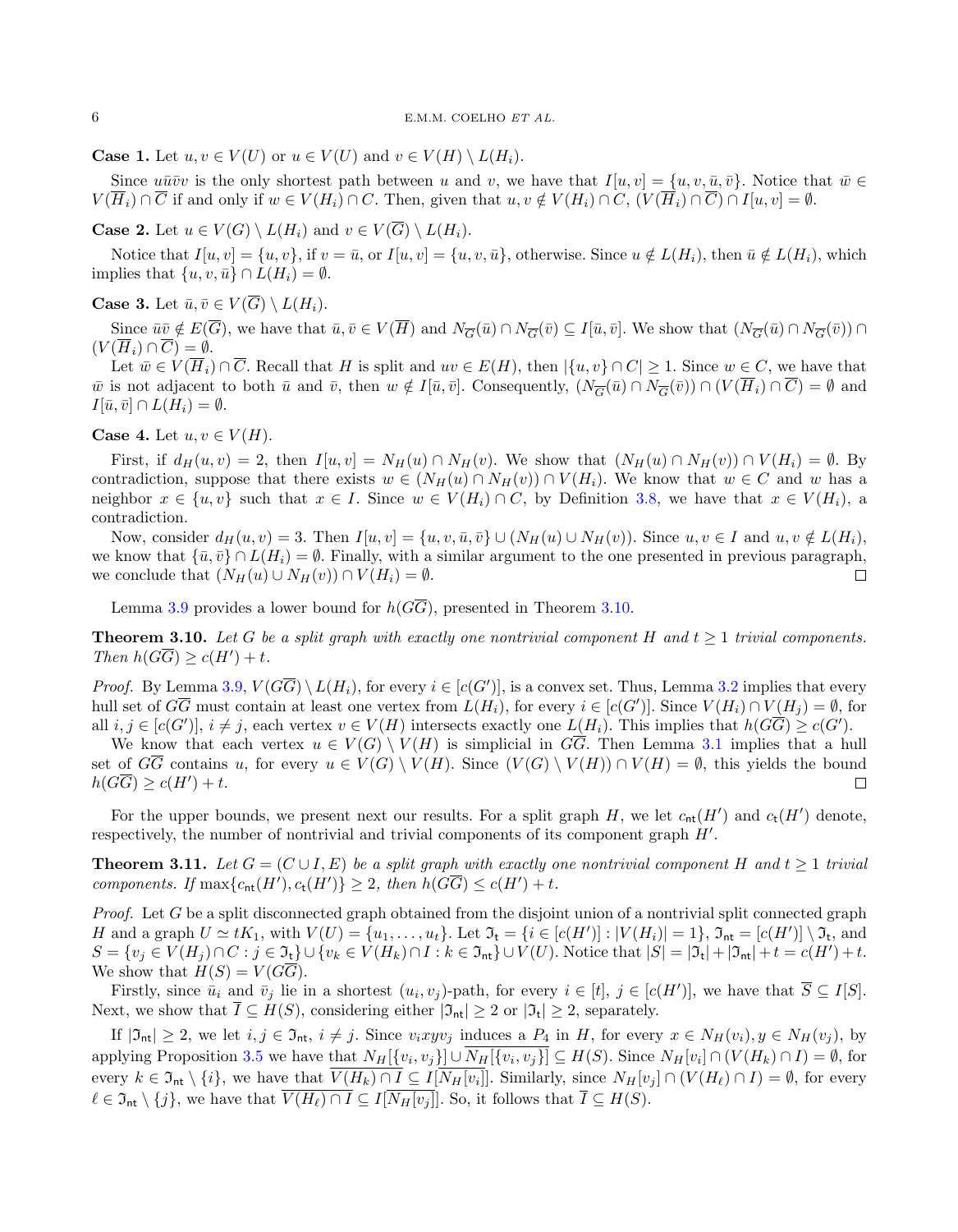Otherwise, if  $|\mathfrak{I}_{\mathsf{nt}}| = 0$ , then  $H \simeq K_{c(H')}$  and trivially  $I[S] = V(G\overline{G})$ . So, we assume that  $|\mathfrak{I}_{\mathsf{nt}}| = 1$ , which implies, by hypothesis,  $|\mathfrak{I}_{t}| \geq 2$ . W.l.o.g. let  $\mathfrak{I}_{nt} = \{1\}$  and  $\mathfrak{I}_{t} = \{2, \ldots, c(H')\}$ . Since  $v_1xv_2$  is a shortest  $(v_1, v_2)$ path, for every  $x \in N_H(v_1)$ , we have that  $N_H(v_1) \subseteq I[v_1, v_2]$ . Recall that  $|\mathfrak{I}_{\mathsf{t}}| \geq 2$  and  $\bar{v}_2, \bar{v}_3 \in H(S)$ . Then  $\overline{I} = V(H_1) \cap I \subseteq I[\overline{v}_2, \overline{v}_3] \subseteq H(S).$ 

Remains to show that  $N_H[w] \subseteq H(S)$ , for every  $w \in I \setminus \{v_i : i \in \mathfrak{I}_{\mathsf{nt}}\}$  and  $C \in H(S)$ .

**Claim 1.** For every  $w \in I \setminus \{v_i : i \in \mathfrak{I}_{\mathsf{nt}}\}, N_H[w] \subseteq H(S)$ .

Let  $i \in \mathfrak{I}_{\mathrm{nt}}$  and  $x \in N_H(v_i)$ . We use induction on  $d_{H'}(w, x)$ , for  $w \in I \setminus \{v_i\}$ , to show that  $N_H[w] \subseteq H(S)$ . Let  $d_{H'}(w, x) = 1$ . Since w lies in a shortest  $(x, \bar{w})$ -path, we have  $w \in I[x, \bar{w}]$ . Consequently,  $N_H(w) \subseteq I[w, v_i]$ , for  $j \in [c(H')] \setminus \{i\}.$ 

Now, let  $d_{H'}(w, x) = k$ . By induction hypothesis,  $N_H[w'] \subseteq H(S)$ , for  $w' \in I \setminus \{v_i\}$  such that  $d_{H'}(w', x) =$  $k-2$ . So, there exists  $x' \in N_H(w')$  (and then  $d_{H'}(x',x) = k-1$ ) such that  $x' \in N_H(w)$ . Thus, w lies in a shortest  $(x', \bar{w})$ -path and  $w \in I[x', \bar{w}]$ . Finally,  $N_H(w) \subseteq I[w, v_j]$ , for  $j \in [c(H')] \setminus \{i\}$ .

By Claim 1, we conclude that  $V(H_i) \in H(S)$ , for every  $i \in \mathfrak{I}_{\mathsf{nt}}$ . This implies that  $\overline{C} \subseteq I[C \cup \{u_1\}]$ , which completes the proof.  $\Box$ 

Corollary [3.12](#page-6-0) follows immediately from Theorems [3.10](#page-5-0) and [3.11.](#page-5-1)

<span id="page-6-0"></span>**Corollary 3.12.** Let  $G = (C \cup I, E)$  be a split graph with exactly one nontrivial component H and  $t \ge 1$  trivial components. If  $\max\{c_{\text{nt}}(H'), c_{\text{t}}(H')\} \geq 2$ , then  $h(G\overline{G}) = c(H') + t$ .

Now, let  $\max\{c_{\sf nt}(H'), c_{\sf t}(H')\} \leq 1$ . The case  $c_{\sf t}(H') = 1$  and  $c_{\sf nt}(H') = 0$  (resp.  $c_{\sf t}(H') = 0$  and  $c_{\sf nt}(H') = 0$ ) is not under consideration, since  $H \simeq K_1$  (resp.  $V(H) = \emptyset$ ) implies that G has only trivial components. So, we consider  $c_t(H') = c_{nt}(H') = 1$  or  $c_t(H') = 0$  and  $c_{nt}(H') = 1$ .

<span id="page-6-1"></span>**Theorem 3.13.** Let  $G = (C \cup I, E)$  be a split graph with exactly one nontrivial component H and  $t > 1$  trivial components. Let  $d = \max\{deg_H(v) : v \in I\}$  and  $D = \{v \in I : deg_H(y) = d\}$ . If  $\max\{c_{nt}(H'), c_t(H')\} \leq 1$ , then

$$
h(G\overline{G}) = \begin{cases} |D| + t + 1, & \text{if } d = |C| - 1; \\ & \text{(3.1)} \end{cases}
$$

$$
G) - \left( t + 2, \qquad \text{otherwise.} \tag{3.2}
$$

Proof. Let G be a split disconnected graph obtained from the disjoint union of a nontrivial split connected graph H and a graph  $U \simeq tK_1$ , with  $V(U) = \{u_1, \ldots, u_t\}.$ 

(1) Let  $d = |C| - 1$ . Recall that we consider a partition  $V(G) = C \cup I$ , in which C is a maximum clique of G. Then  $c_t(H') = 0$  and  $c_{nt}(H') = 1$  is not considered, since  $d = |C| - 1$  implies that  $C \cup \{y\}$  is a maximum clique in H, for some  $y \in D$ . So, consider  $c_t(H') = c_{nt}(H') = 1$ . Let  $H_t$  and  $H_{nt}$  be the trivial and the nontrivial components of  $H'$ , respectively, and  $V(H_t) = \{x\}.$ 

Suppose that  $d = |C| - 1$ , *i.e.*,  $N_H(D) = C \setminus \{x\}$ . We show that, for every  $y \in D$ ,  $y \in \sigma(G)$  and  $\overline{y} \in \sigma(\overline{G})$ . Recall that  $c_t(H') = c_{nt}(H') = 1$ . Since  $N_H[x] = C$ , it is clear that  $x \in \sigma(G)$ . Also,  $x \notin N_H(I)$  implies that  $\bar{x} \in N_H(I)$ . Since  $N_{\overline{G}}(\bar{x}) = N_H(I) \cup V(\overline{U})$ , which is a clique, it follows that  $\bar{x} \in \sigma(\overline{G})$ . Further, since  $N_G(y)$  $C \setminus \{x\}$ , for every  $y \in D$ , we have that  $N_G(y) = N_G(x)$ . This implies that  $y \in \sigma(G)$  and  $\overline{y} \in \sigma(\overline{G})$ , by similar argumentation presented for x.

Let S be a hull set of GG. We know that  $V(U) = \sigma(G)$  and, for every  $v \in D \cup \{x\}$ ,  $v \in \sigma(G)$  and  $\overline{v} \in \sigma(\overline{G})$ . Then, Lemma [3.1](#page-2-4) implies that  $V(U) \subseteq S$  and Lemma [3.3](#page-2-2) implies that  $S \cap \{v, \bar{v}\}\neq \emptyset$ . This yields the bound  $h(G\overline{G}) \geq |V(U)| + |D \cup \{x\}| = |D| + t + 1$ . Let  $S = V(U) \cup D \cup \{x\}$ . Since  $\overline{S} \subseteq I[S], C \subseteq I[D \cup \{x\}],$  and  $\overline{C} \subseteq I[C \cup \{u_1\}],$  we conclude that  $V(G\overline{G}) = H(S)$  and  $h(G\overline{G}) \leq |D| + t + 1$ .

(2) Let  $d \leq |C|-2$  and  $y \in D$ . First, notice that  $h(G\overline{G}) \geq t+2$  is clear, since  $H(S) = S \cup \overline{S} \neq V(G\overline{G}),$ when S contains exactly one vertex from each connected component of G. So, we prove that  $h(G\overline{G}) \leq t+2$ . If  $c_t(H') = c_{nt}(H') = 1$ , let  $H_t$  and  $H_{nt}$  be the trivial and the nontrivial components of  $H'$ , respectively, and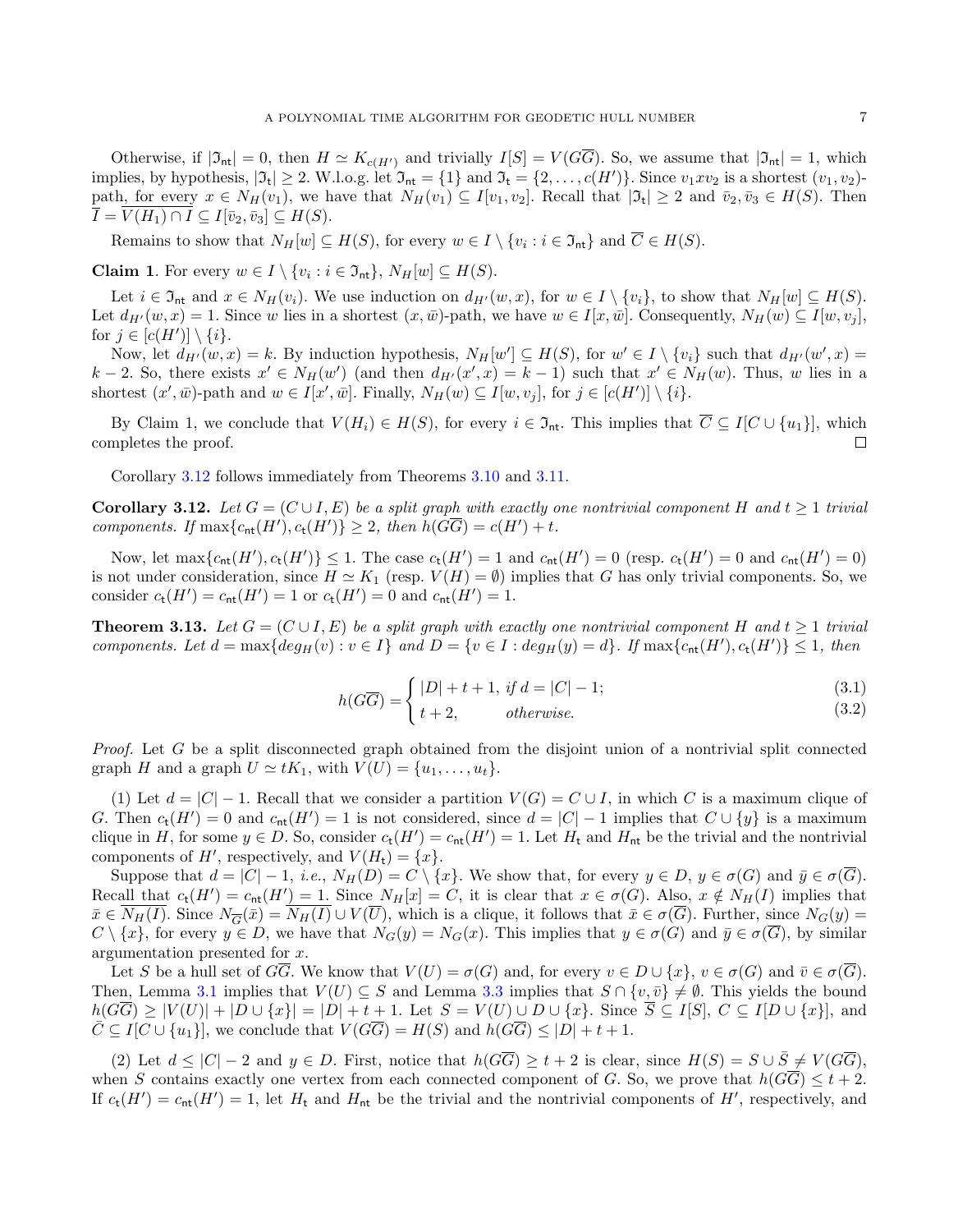

<span id="page-7-1"></span>FIGURE 2. Example of graph  $G\overline{G}$  for Case 2 of Theorem [3.13.](#page-6-1)

 $V(H_t) = \{x\}$ . Otherwise, let  $x \in C \setminus N_H(y)$ . We show that  $S = \{x, y\} \cup V(U)$  is a hull set of  $G\overline{G}$ . See in Figure [2](#page-7-1) an example of graph  $G\overline{G}$  with  $c_t(H') = 0$ , where  $x = v_6$ ,  $y = v_3$ , and  $V(U) = \{u_1\}.$ 

Trivially, we have that  $\overline{S} \subseteq I[S], N_H(y) \subseteq I[x, y],$  and  $\overline{N_H(y)} \subseteq I[N_H(y) \cup \{u_1\}].$ 

For every  $w \in I \setminus D$ , since  $deg_H(w) < deg_H(y)$ , there exists  $x' \in N_H(y) \setminus N_H(w)$ . Consequently,  $\bar{w}$  lies in a shortest  $(\bar{x}', \bar{y})$ -path, then  $\bar{w} \in I[\bar{x}', \bar{y}]$  and  $\overline{I \setminus D} \subseteq H(S)$ . Since  $H_{\sf nt}$  is connected, there is a path between w and a vertex in  $N_H(y) \subseteq H(S)$ , for every  $w \in I \setminus D$ . Then, by similar argumentation to Claim 1 of Theorem [3.11,](#page-5-1) we conclude that  $N_H[I \setminus D] \subseteq H(S)$ . Consequently  $\overline{N_H[I \setminus D]} \subseteq I[N_H[I \setminus D] \cup \{v_1\}].$ 

Consider first  $C \setminus \{x\} \subseteq N_H((I \setminus D) \cup \{y\})$ . By hypothesis,  $d \leq |C| - 2$ , then there exists  $z, z' \in C \cup \{x\}$  such that  $z, z' \notin N(y')$ , for every  $y' \in D$ . Then,  $\bar{y}' \in I[\bar{z}, \bar{z}']$ . Since  $H_{\mathsf{nt}}$  is connected, there exists  $z'' \in N_H(y') \subseteq H(S)$ , then  $y \in I[z'', \bar{y}']$ . Hence  $H(S) = V(G\overline{G})$ .

Now, consider  $C \setminus \{x\} \nsubseteq N_H((I \setminus D) \cup \{y\})$ . Let  $v \in C \setminus \{x\}$  such that  $v \notin N_H((I \setminus D) \cup \{y\})$ . Observe that we do not know yet whether  $v \in H(S)$ . Since  $H_{nt}$  is connected,  $c_t(H') \leq 1$  and  $v \neq x$ , we have that  $N_H(v) \cap (D \setminus \{y\}) \neq \emptyset$ . Let  $y' \in N_H(v) \cap (D \setminus \{y\})$ . Since  $deg_H(y') = deg_H(y) = d$  and  $v \in N_H(y') \setminus N_H(y)$ , we have that  $|N_H(y) \cap N_H(y')| \leq d-1$ . Then, there exists  $z \in N_H(y) \setminus N_H(y')$ . This implies that  $\bar{y}' \in I[\bar{y}, \bar{z}]$ . Again, since  $H_{\text{nt}}$  is connected, there is a path between y' and a vertex in  $N_H((I \setminus D) \cup \{y\}) \subseteq H(S)$ . Consequently  $N[y'] \subseteq H(S)$  and finally  $H(S) = V(G\overline{G}).$  $\Box$ 

<span id="page-7-0"></span>**Remark 3.14.** Let  $G = (C \cup I, E)$  be a split graph with exactly one nontrivial component H and  $t \ge 1$  trivial components. In our preliminary work [\[11\]](#page-9-14), we show that if  $diam(H) \leq 3$ , then  $h(G\overline{G}) \leq h(H) + t$ , which is not tight. Let, for instance, H be the graph arising from a path  $P_k : v_1v_2 \ldots v_k$ , for some odd  $k \geq 5$ , by adding  $v_i v_j \in E(H)$ , for all even  $i, j \in \{1, ..., k\}$ . Theorem 3.5 in [\[11\]](#page-9-14) establish that  $h(G\overline{G}) \leq h(H) + t = \lceil \frac{k}{2} \rceil + t$ whereas  $h(G\overline{G}) = t + 2$  (Case 2 of Thm. [3.13\)](#page-6-1). See an example of graph G with  $k = 7$  in Figure [2.](#page-7-1) A hull set of  $G\overline{G}$  is represented by the vertices in black. It is easy to see that  $h(H) + t = |\{v_1, v_3, v_5, v_7\}| + 1 = 5$  and  $h(G\overline{G})=3.$ 

### 3.3. Further results

We end Section [3](#page-2-1) with some further corollaries. We remark that the recognition of complementary prisms can be done in  $O(n^6)$  time [\[8\]](#page-9-22). So, for  $G\overline{G}$ , input graph for Corollary [3.15,](#page-7-2) we may assume that G is known. In addition, for a graph G with n vertices and m edges and a set  $S \subseteq V(G)$ , computing  $H(S)$  can be done in  $O(nm)$  time [\[15\]](#page-9-7). Clearly, given that  $|V(G\overline{G})| = n$ , we know that  $|E(G\overline{G})| = \frac{\frac{n}{2}(\frac{n}{2}-1)}{2} + \frac{n}{2} = \frac{n^2}{8} + \frac{n}{4} = \Theta(n^2)$ . Then, for  $S \subseteq V(G\overline{G})$ ,  $H(S)$  can be computed in  $O(n^3)$  time.

<span id="page-7-2"></span>**Corollary 3.15.** Given a complementary prism  $G\overline{G}$ , for some graph  $G$ , one can compute the geodetic hull number of  $G\overline{G}$  in  $O(n^6)$  time.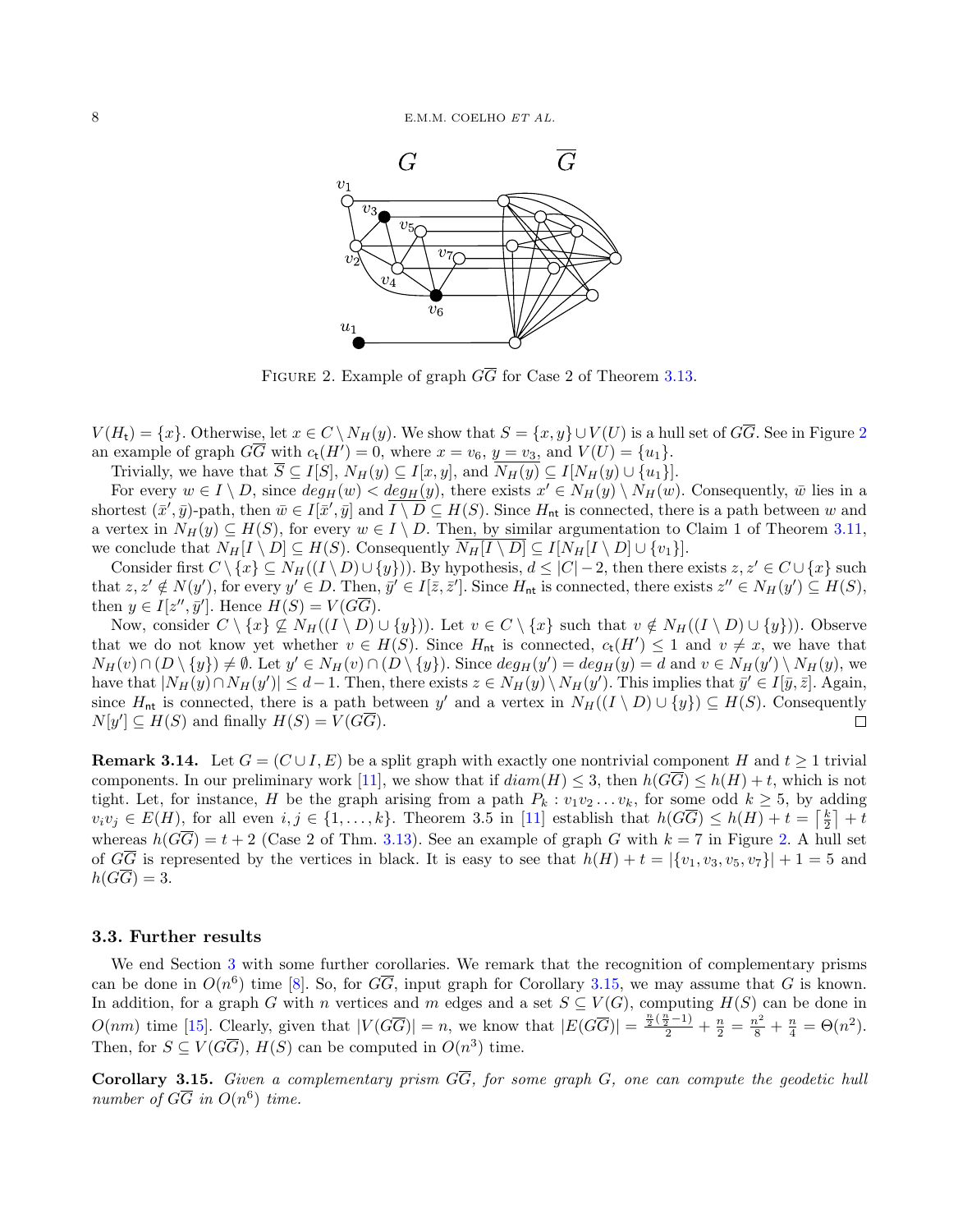*Proof.* Let  $G\overline{G}$  be a complementary prism, for some graph  $G$ ,  $|V(G\overline{G})| = n$ , and  $|E(G\overline{G})| = m = \Theta(n^2)$ . First, consider that G is a nonsplit graph. We remark that recognizing a split graph can be done in linear time  $[22]$ . We have that  $2 \leq h(G\overline{G}) \leq 3$  [\[9\]](#page-9-15), if G and  $\overline{G}$  are both connected, or  $t + 1 \leq h(G\overline{G}) \leq t + 2$  (Thm. [3.6\)](#page-3-0), otherwise. In the former, it is obvious that, by choosing every 2-element and 3-element subset of  $V(G\overline{G})$  is possible to find a minimum hull set of  $G\overline{G}$  in time  $\left(\binom{n}{2} + \binom{n}{3}\right) \cdot O(n^3) = O(n^6)$ .

For the latter, we need to compute  $c_{\text{nt}}(G)$  and  $c_{\text{t}}(G)$ . By performing a depth first search (DFS) we can find the connected components of G to compute their orders, spending  $O(|V(G)| + |E(G)|) = O(\frac{n}{2} + (\frac{n}{2})^2) = O(n^2)$ time. If  $c_{\text{nt}}(G) \geq 2$ , then in  $O(1)$  we return  $h(G\overline{G}) = t + 1$  (Thm. [3.6\)](#page-3-0). Otherwise, as we know that  $c_{\text{nt}}(G) = 1$ and  $c_t(G) \geq 1$ , we let S formed by the vertices of every trivial component of G and for the nontrivial component H, we choose every 2-element and 3-element subset of  $V(H)$ . With this, it is possible to find a minimum hull set of  $G\overline{G}$  in time  $\left( \binom{|V(H)|}{2} + \binom{|V(H)|}{3} \right) \cdot O(n^3) = O(n^3) \cdot O(n^3) = O(n^6)$ .

Now, let G be a split graph. First, we discuss on computing component graphs. We consider the partition of  $V(G) = C \cup I$  such that C is a maximum clique. Such a partition can be found in linear time [\[10\]](#page-9-24). As done in [\[9\]](#page-9-15), and also in this paper, we need to compute the component graph  $G'$  of G, or H' of the nontrivial component H of G. So, let  $F' \in \{G', H'\}$ . We obtain the component graph  $F'$  by simply removing the edges between vertices in C, which runs in  $O(|C|^2) = O(n^2)$  time. Then, computing  $c(F')$ ,  $c_{\text{nt}}(F')$ , and  $c_t(F')$  run in  $O(n^2)$  time. The values  $c(F')$ ,  $c_{\text{nt}}(F')$ , and  $c_{\text{t}}(F')$  are required for the next steps.

Consider that G and  $\overline{G}$  are connected. Castonguay et al. [\[9\]](#page-9-15) show that if  $\max\{c_{\sf nt}(G'), c_{\sf t}(G'), c_{\sf nt}(\overline{G}'), c_{\sf t}(\overline{G}')\} \ge$ 2, then  $h(G\overline{G}) = \max\{c(G'), c(\overline{G}')\}$  and  $2 \le h(G\overline{G}) \le 3$ , otherwise. Clearly, computing if some value in  ${c}_{\textsf{nt}}(G'), c_{\textsf{t}}(G'), c_{\textsf{nt}}(\overline{G}'), c_{\textsf{t}}(\overline{G}')$  is greater than 2 and computing the maximum between  $c(G')$  and  $c(\overline{G}')$  can be done in linear time. Furthermore, again by choosing every 2-element and 3-element subset of  $V(G\overline{G})$ , is possible to find a minimum hull set of  $G\overline{G}$  in  $O(n^6)$  time.

Now, let G be a disconnected graph with one nontrivial component H and  $t \geq 1$  trivial components. Such components of H' and t can be found in  $O(n^2)$ . By Corollary [3.12,](#page-6-0)  $h(G\overline{G}) = c(H') + t$  if  $\max\{c_{\sf nt}(H'), c_{\sf t}(H')\} \ge$ 2. Such a condition can be checked in  $O(c_{nt}(H') + c_t(H')) = O(n)$  time. Otherwise,  $h(G\overline{G}) = |D| + t + 1$ , if  $d = |C| - 1$  or  $h(G\overline{G}) = t + 2$ , if  $d < |C| - 1$  (recall Thm. [3.13\)](#page-6-1). So, we need to compute  $d = \max\{deg_H(v): v \in I\}$ and  $D = \{v \in I : deg_H(y) = d\}$ , which can be obtained in  $O(n)$  by the degree sequence of G [\[22\]](#page-9-23). For the rest, checking whether  $d = |C| - 1$  runs in constant time.

It is easy to observe that the overall running time for determining  $h(G\overline{G})$ , for any graph  $G$ , is of order  $O(n^6)$ and the conclusion holds.  $\Box$ 

Next, we have the following Corollary [3.16](#page-8-0) on  $h(G\overline{G})$  when G is a tree. It has been first proved by [\[11\]](#page-9-14), and here we leave an alternative proof. A *star*  $S_n$  is the complete bipartite graph  $K_{1,n}$ .

<span id="page-8-0"></span>**Corollary 3.16.** [\[11\]](#page-9-14) Let T be a tree on n vertices. It holds that  $h(T\overline{T}) = n$  if T is a star, or  $h(T\overline{T}) = 2$ , otherwise.

*Proof.* If T is a star, we have that  $\overline{T} \simeq K_1 \cup K_{n-1}$ . Since  $c_t(K_{n-1}) = n-1$ , Corollary [3.12](#page-6-0) implies that  $h(\overline{T}) =$ n. Otherwise, we have that  $n \ge 4$  and both T and  $\overline{T}$  are connected. If T is split,  $c_{\sf nt}(T') = 2$ , then Corollary 3.16 of [\[9\]](#page-9-15) implies that  $h(TT) = 2$ . If T is not split, then  $2K_2$  is an induced subgraph of T and the result  $h(TT) = 2$  $\Box$ holds by Theorem 3.8 of [\[9\]](#page-9-15).

A cograph is a graph with no induced  $P_4$ . Since a nontrivial cograph G is connected if and only if  $\overline{G}$  is disconnected [\[13\]](#page-9-25), we can update Theorem 3.9 of [\[11\]](#page-9-14) to obtain the following.

Corollary 3.17. Let G be a connected cograph. Then:

(i) 
$$
h(G\overline{G}) = c_t(\overline{G}), \text{ if } c_{nt}(\overline{G}) = 0;
$$
  
\n(ii) 
$$
c_t(\overline{G}) + 2 \leq h(G\overline{G}) \leq |D| + c_t(\overline{G}) + 1, \text{ if } c_{nt}(\overline{G}) = 1;
$$
  
\n(iii) 
$$
h(G\overline{G}) = c(\overline{G}) + 1, \text{ if } c_{nt}(\overline{G}) \geq 2.
$$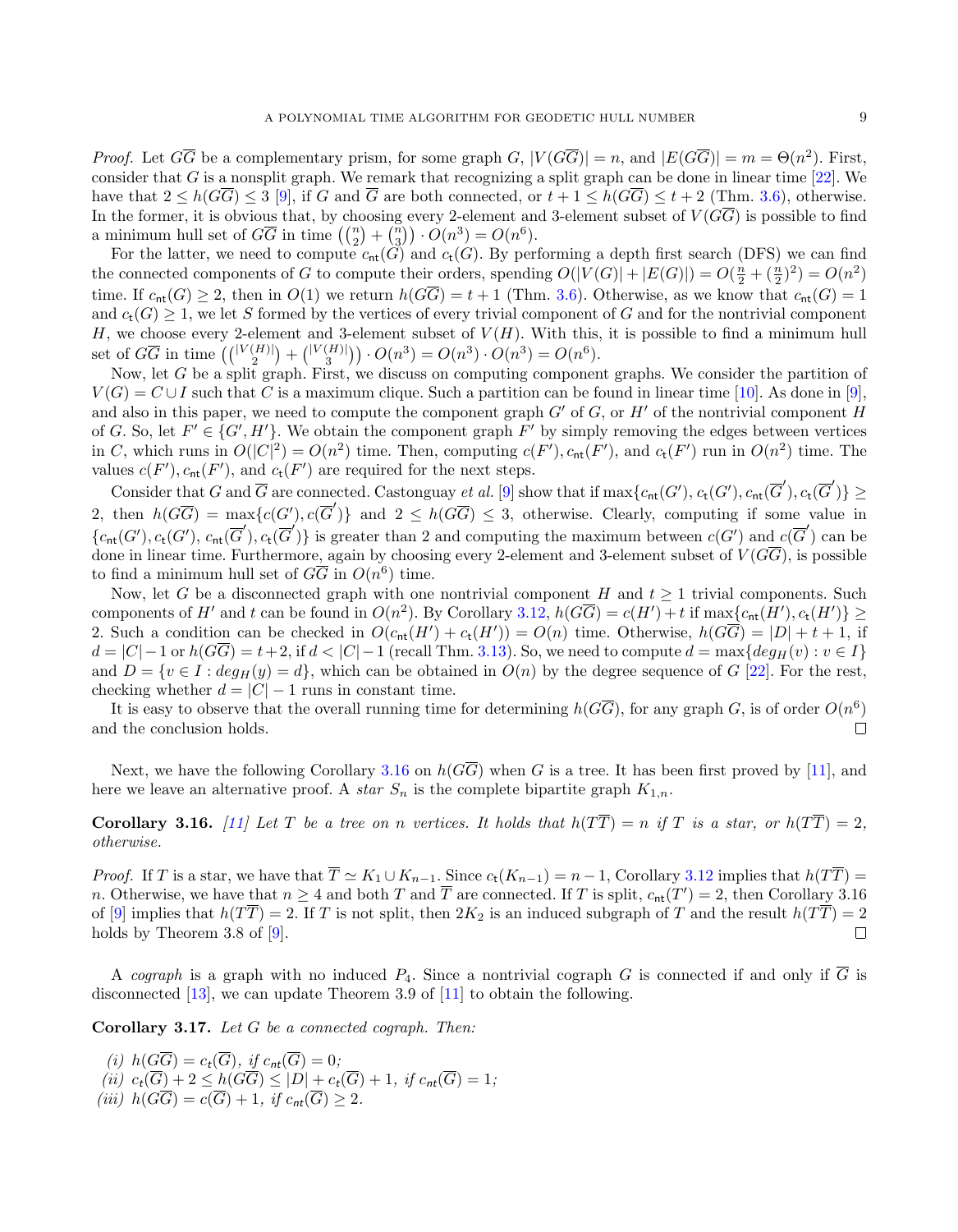#### $10$  E.M.M. COELHO ET AL.

*Proof.* The proof of  $(i)$ ,  $(ii)$  and  $(iii)$  follows, respectively, by Proposition [3.7,](#page-4-3) Theorem [3.13,](#page-6-1) and Theorem [3.6.](#page-3-0)

 $\Box$ 

# 4. Concluding remarks

<span id="page-9-19"></span>Whereas computing the hull number in geodetic convextiy is NP-hard for arbitrary graphs, we have shown that the problem is polynomial time solvable for complementary prisms. In such a class of graphs, determining the parameter is also polynomial time solvable in  $P_3$ -convexity [\[18\]](#page-9-12). This raises the possibility of finding other graph convexities in which hull number is hard for general graphs, but can be computed in polynomial time when restricted to complementary prisms.

#### **REFERENCES**

- <span id="page-9-17"></span>[1] J. Akiyama and F. Harary, A graph and its complement with specified properties I: Connectivity. Int. J. Math. Math. Sci. 2 (1979) 223–228.
- <span id="page-9-4"></span>[2] M. Albenque and K. Knauer, Convexity in partial cubes: the hull number, in LATIN 2014: Theoretical Informatics. Springer (2014) 421–432.
- <span id="page-9-3"></span>[3] J. Araujo, V. Campos, F. Giroire, N. Nisse, L. Sampaio and R. Soares, On the hull number of some graph classes. Theor. Comput. Sci. 475 (2013) 1–12.
- <span id="page-9-8"></span>[4] J. Araujo, G. Morel, L. Sampaio, R. Soares and V. Weber, Hull number:  $P_5$ -free graphs and reduction rules. Discr. Appl. Math. 210 (2016) 171–175.
- <span id="page-9-5"></span>[5] S. Bessy, M.C. Dourado, L.D. Penso and D. Rautenbach, The geodetic hull number is hard for chordal graphs. SIAM J. Discr. Math. 32 (2018) 543–547.
- <span id="page-9-0"></span>[6] B. Bollob´as, The Art of Mathematics: Coffee Time in Memphis. Cambridge University Press (2006).
- <span id="page-9-13"></span>[7] P.P. Camargo, U.S. Souza and J.R. Nascimento, Remarks on k-clique, k-independent set and 2-contamination in complementary prisms. Int. J. Found. Comput. Sci. (2021) 1–16.
- <span id="page-9-22"></span>[8] M.R. Cappelle, L. Penso and D. Rautenbach, Recognizing some complementary products. Theor. Comput. Sci. 521 (2014)  $1 - 7$ .
- <span id="page-9-15"></span>[9] D. Castonguay, E.M.M. Coelho, H. Coelho and J.R. Nascimento, On the geodetic hull number for complementary prisms II. RAIRO-Oper. Res. 55 (2021) S2403–S2415.
- <span id="page-9-24"></span>[10] V. Chvátal, C.T. Hoàng, N.V.R. Mahadev and D. De Werra, Four classes of perfectly orderable graphs. J. Graph Theory 11 (1987) 481–495.
- <span id="page-9-14"></span>[11] E.M.M. Coelho, H. Coelho, J.R. Nascimento and J.L. Szwarcfiter, On the geodetic hull number of complementary prisms. Preprint [arXiv:1807.08295](https://arxiv.org/abs/1807.08295) (2018).
- <span id="page-9-10"></span>[12] E.M.M. Coelho, H. Coelho, J.R. Nascimento and J.L. Szwarcfiter, On the P3-hull number of some products of graphs. Discr. Appl. Math. 253 (2019) 2–13.
- <span id="page-9-25"></span>[13] D. Corneil, H. Lerchs and L. Burlingham, Complement reducible graphs. Discr. Appl. Math. 3 (1981) 163–174.
- <span id="page-9-1"></span>[14] P. Domingos and M. Richardson, Mining the network value of customers. In Proceedings of the Seventh ACM SIGKDD International Conference on Knowledge Discovery and Data Mining, KDD '01. ACM, New York, NY, USA (2001) 57–66.
- <span id="page-9-7"></span>[15] M.C. Dourado, J.G. Gimbel, J. Kratochvíl, F. Protti and J.L. Szwarcfiter, On the computation of the hull number of a graph. Discr. Math. 309 (2009) 5668–5674.
- <span id="page-9-6"></span>[16] M.C. Dourado, L.D. Penso and D. Rautenbach, On the geodetic hull number of  $P_k$ -free graphs. Theor. Comp. Sci. 640 (2016) 52–60.
- <span id="page-9-2"></span>[17] P.A. Dreyer and F.S. Roberts, Irreversible k-threshold processes: Graph-theoretical threshold models of the spread of disease and of opinion. Discr. Appl. Math. 157 (2009) 1615–1627.
- <span id="page-9-12"></span>[18] M.A. Duarte, L. Penso, D. Rautenbach and U. dos Santos Souza, Complexity properties of complementary prisms. J. Combinat. Optim. (2015) 1–8.
- <span id="page-9-20"></span>[19] M.G. Everett and S.B. Seidman, The hull number of a graph. Discr. Math. 57 (1985) 217–223.
- <span id="page-9-16"></span>[20] A. Farrugia, Self-complementary graphs and generalisations: a comprehensive reference manual. University of Malta (1999).
- <span id="page-9-21"></span>[21] S. Foldes and P.L. Hammer, Split graphs, in Proceedings 8th Southeastern Conference on Combinatorics, Graph Theory and Computing, Louisiana State University, Baton Rouge, LA (1977) 311–315.
- <span id="page-9-23"></span>[22] P.L. Hammer and B. Simeone, The splittance of a graph. Combinatorica 1 (1981) 275–284.
- <span id="page-9-11"></span>[23] T.W. Haynes, M.A. Henning, P.J. Slater and L.C. van der Merwe, The complementary product of two graphs. Bull. Inst. Combinator. Appl. 51 (2007) 21–30.
- <span id="page-9-9"></span>[24] M.M. Kanté and L. Nourine, Polynomial time algorithms for computing a minimum hull set in distance-hereditary and chordal graphs. SIAM J. Discr. Math. 30 (2016) 311–326.
- <span id="page-9-18"></span>[25] H. Karami, S.M. Sheikholeslami, A. Khodkar and D.B. West, Connected domination number of a graph and its complement. Graphs Combinator. 28 (2012) 123–131.